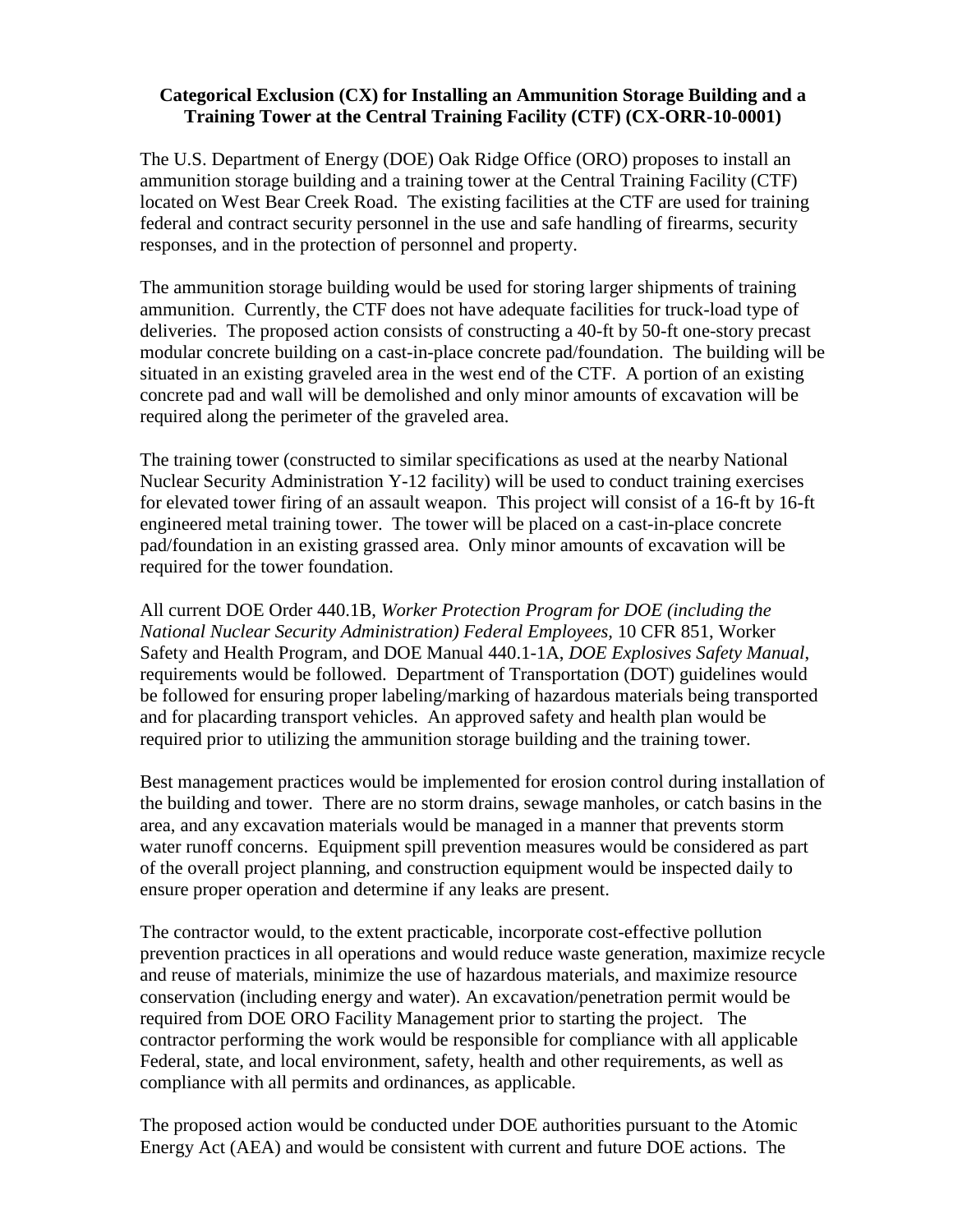proposed action meets the eligibility criteria for conditions that are integral elements of actions eligible for categorical exclusion as stated in 10 CFR 1021, Subpart D, Appendix B.

The proposed action would not threaten a violation of applicable statutory, regulatory, or permit requirements for environment, safety, and health, including requirements of DOE and/or Executive orders, and would not pose any significant individual or cumulative environmental effects.

The proposed action would be conducted in a previously disturbed area and would not adversely affect environmentally sensitive resources such as archaeological or historical sites, endangered species, critical habitats, floodplains, and wetlands. No activities would be conducted in and around floodplains and wetlands.

The proposed action would not require siting and construction or major expansion of waste storage, disposal, recovery, or treatment facilities (including incinerators). Wastes generated must be appropriately characterized and disposed at existing permitted/approved waste storage, treatment, or disposal facilities and managed or disposed in accordance with applicable requirements delineated in Federal, state, and local regulations.

Fugitive emissions (dust) generated from equipment involved in the construction would be controlled in accordance with Tennessee Air Pollution Control regulations.

The described action is not connected to other actions with potentially significant impacts and is not part of a proposed action that is or may be the subject of an Environmental Assessment or an Environmental Impact Statement. There are no extraordinary circumstances related to this action, and the proposal is not connected to other actions with potentially significant impacts.

The proposed action would not disturb hazardous substances, pollutants, contaminants, or CERCLA-excluded petroleum and natural gas products that may preexist in the environment. This proposed action is in a previously disturbed area and would not require additional disturbances.

The Categorical Exclusion (CX) applicable to the proposed action is from DOE NEPA Implementing Procedure, 10 CFR Part 1021, Subpart D, Appendix B: Section B.1.15 for siting, construction, and operation of support buildings and support structures.

The proposed action that would take place on the DOE Oak Ridge Reservation has been reviewed in accordance with the *Cultural Resource Management Plan, DOE Oak Ridge Reservation Anderson and Roane Counties, Tennessee* (DOE/ORO-2085, issued July 2001) and found to be addressed in Section 5.1.1.3.A.1.

The above description accurately describes the proposed action which reflects the requirements of the CX cited above. Therefore, I recommend that the proposed action be categorically excluded from further NEPA review and documentation.